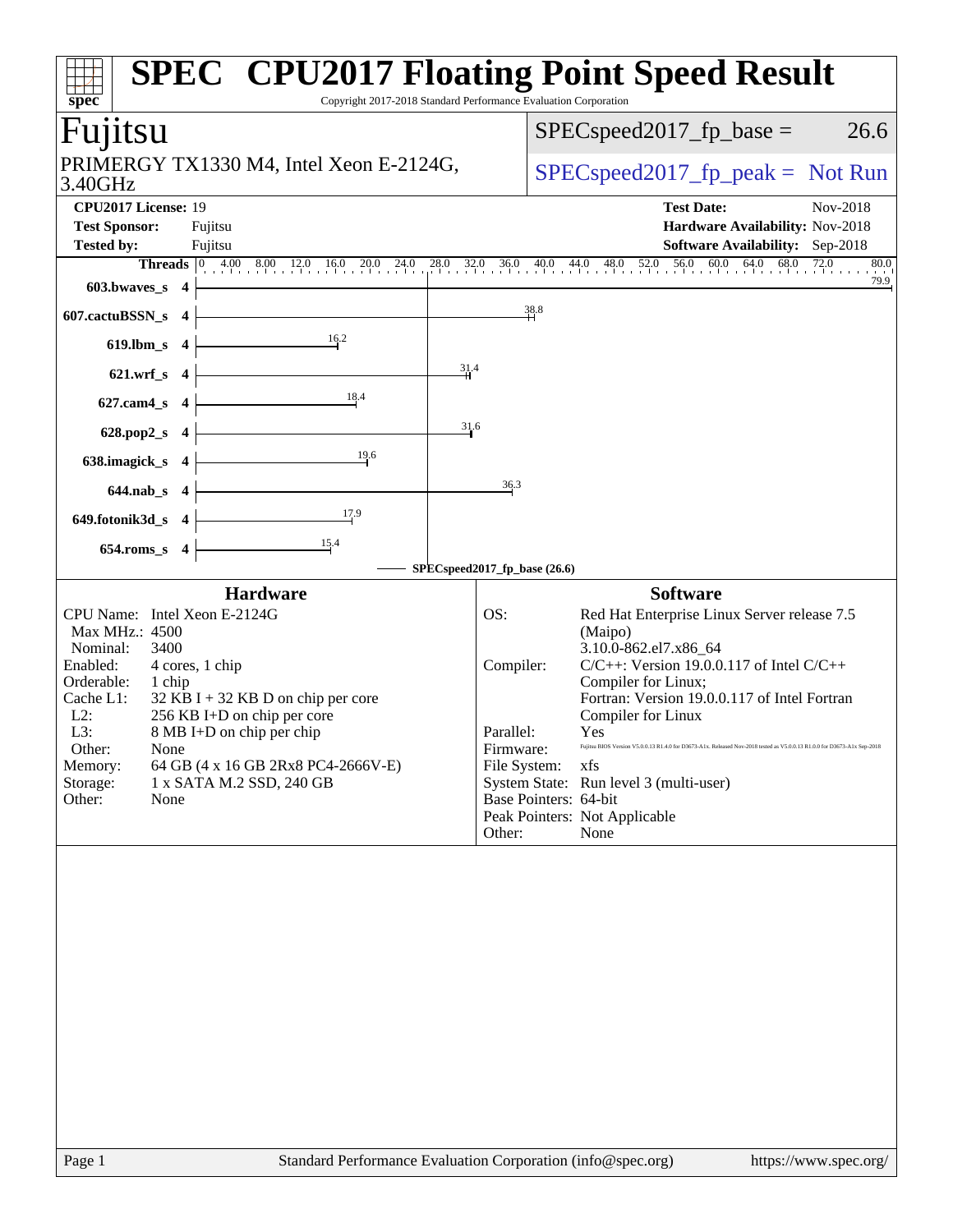Copyright 2017-2018 Standard Performance Evaluation Corporation

### Fujitsu

# PRIMERGY TX1330 M4, Intel Xeon E-2124G,  $\big|$  [SPECspeed2017\\_fp\\_peak =](http://www.spec.org/auto/cpu2017/Docs/result-fields.html#SPECspeed2017fppeak) Not Run

 $SPEC speed2017<sub>fp</sub> base = 26.6$ 

#### 3.40GHz

**[spec](http://www.spec.org/)**

**[CPU2017 License:](http://www.spec.org/auto/cpu2017/Docs/result-fields.html#CPU2017License)** 19 **[Test Date:](http://www.spec.org/auto/cpu2017/Docs/result-fields.html#TestDate)** Nov-2018 **[Test Sponsor:](http://www.spec.org/auto/cpu2017/Docs/result-fields.html#TestSponsor)** Fujitsu **[Hardware Availability:](http://www.spec.org/auto/cpu2017/Docs/result-fields.html#HardwareAvailability)** Nov-2018 **[Tested by:](http://www.spec.org/auto/cpu2017/Docs/result-fields.html#Testedby)** Fujitsu **[Software Availability:](http://www.spec.org/auto/cpu2017/Docs/result-fields.html#SoftwareAvailability)** Sep-2018

#### **[Results Table](http://www.spec.org/auto/cpu2017/Docs/result-fields.html#ResultsTable)**

|                          |                            |                |                | <b>Base</b>    |       |                |             |                |                |              | <b>Peak</b>    |              |                |              |
|--------------------------|----------------------------|----------------|----------------|----------------|-------|----------------|-------------|----------------|----------------|--------------|----------------|--------------|----------------|--------------|
| <b>Benchmark</b>         | <b>Threads</b>             | <b>Seconds</b> | Ratio          | <b>Seconds</b> | Ratio | <b>Seconds</b> | Ratio       | <b>Threads</b> | <b>Seconds</b> | <b>Ratio</b> | <b>Seconds</b> | <b>Ratio</b> | <b>Seconds</b> | <b>Ratio</b> |
| 603.bwayes_s             | 4                          | 739            | 79.9           | 739            | 79.9  | 739            | <u>79.9</u> |                |                |              |                |              |                |              |
| 607.cactuBSSN s          | $\overline{4}$             | 430            | 38.8           | 437            | 38.1  | 430            | 38.8        |                |                |              |                |              |                |              |
| $619.$ lbm_s             | 4                          | 323            | 16.2           | 323            | 16.2  | 322            | 16.3        |                |                |              |                |              |                |              |
| $621.wrf$ s              | $\overline{4}$             | 421            | 31.4           | 421            | 31.4  | 426            | 31.0        |                |                |              |                |              |                |              |
| $627$ .cam $4 \text{ s}$ | $\overline{4}$             | 482            | 18.4           | 483            | 18.4  | 482            | 18.4        |                |                |              |                |              |                |              |
| $628.pop2_s$             | 4                          | 377            | 31.5           | 375            | 31.6  | 376            | 31.6        |                |                |              |                |              |                |              |
| 638.imagick_s            | 4                          | 736            | 19.6           | 737            | 19.6  | 734            | 19.6        |                |                |              |                |              |                |              |
| $644$ .nab s             | $\overline{4}$             | 482            | 36.3           | 482            | 36.3  | 482            | 36.3        |                |                |              |                |              |                |              |
| 649.fotonik3d s          | 4                          | 509            | 17.9           | 509            | 17.9  | 509            | 17.9        |                |                |              |                |              |                |              |
| $654$ .roms s            | $\overline{4}$             | 1020           | 15.4           | 1021           | 15.4  | 1021           | 15.4        |                |                |              |                |              |                |              |
|                          | $SPEC speed2017$ fp base = |                | 26.6           |                |       |                |             |                |                |              |                |              |                |              |
|                          | $SPECspeed2017$ fp peak =  |                | <b>Not Run</b> |                |       |                |             |                |                |              |                |              |                |              |

Results appear in the [order in which they were run.](http://www.spec.org/auto/cpu2017/Docs/result-fields.html#RunOrder) Bold underlined text [indicates a median measurement.](http://www.spec.org/auto/cpu2017/Docs/result-fields.html#Median)

#### **[Submit Notes](http://www.spec.org/auto/cpu2017/Docs/result-fields.html#SubmitNotes)**

 The taskset mechanism was used to bind copies to processors. The config file option 'submit' was used to generate taskset commands to bind each copy to a specific processor. For details, please see the config file.

### **[Operating System Notes](http://www.spec.org/auto/cpu2017/Docs/result-fields.html#OperatingSystemNotes)**

Stack size set to unlimited using "ulimit -s unlimited"

### **[General Notes](http://www.spec.org/auto/cpu2017/Docs/result-fields.html#GeneralNotes)**

Environment variables set by runcpu before the start of the run: KMP AFFINITY = "granularity=fine, compact,  $1,0$ " OMP\_STACKSIZE = "192M" LD\_LIBRARY\_PATH = "/home/Benchmark/speccpu2017-ic19/ic19.0-lib/intel64"

 Binaries compiled on a system with 1x Intel Xeon E-2186G CPU + 64GB RAM memory using Red Hat Enterprise Linux Server release 7.5 Transparent Huge Pages enabled by default Prior to runcpu invocation Filesystem page cache synced and cleared with: sync; echo 3 > /proc/sys/vm/drop\_caches

Yes: The test sponsor attests, as of date of publication, that CVE-2017-5754 (Meltdown) is mitigated in the system as tested and documented. Yes: The test sponsor attests, as of date of publication, that CVE-2017-5753 (Spectre variant 1) is mitigated in the system as tested and documented.

**(Continued on next page)**

| Page 2 | Standard Performance Evaluation Corporation (info@spec.org) | https://www.spec.org/ |
|--------|-------------------------------------------------------------|-----------------------|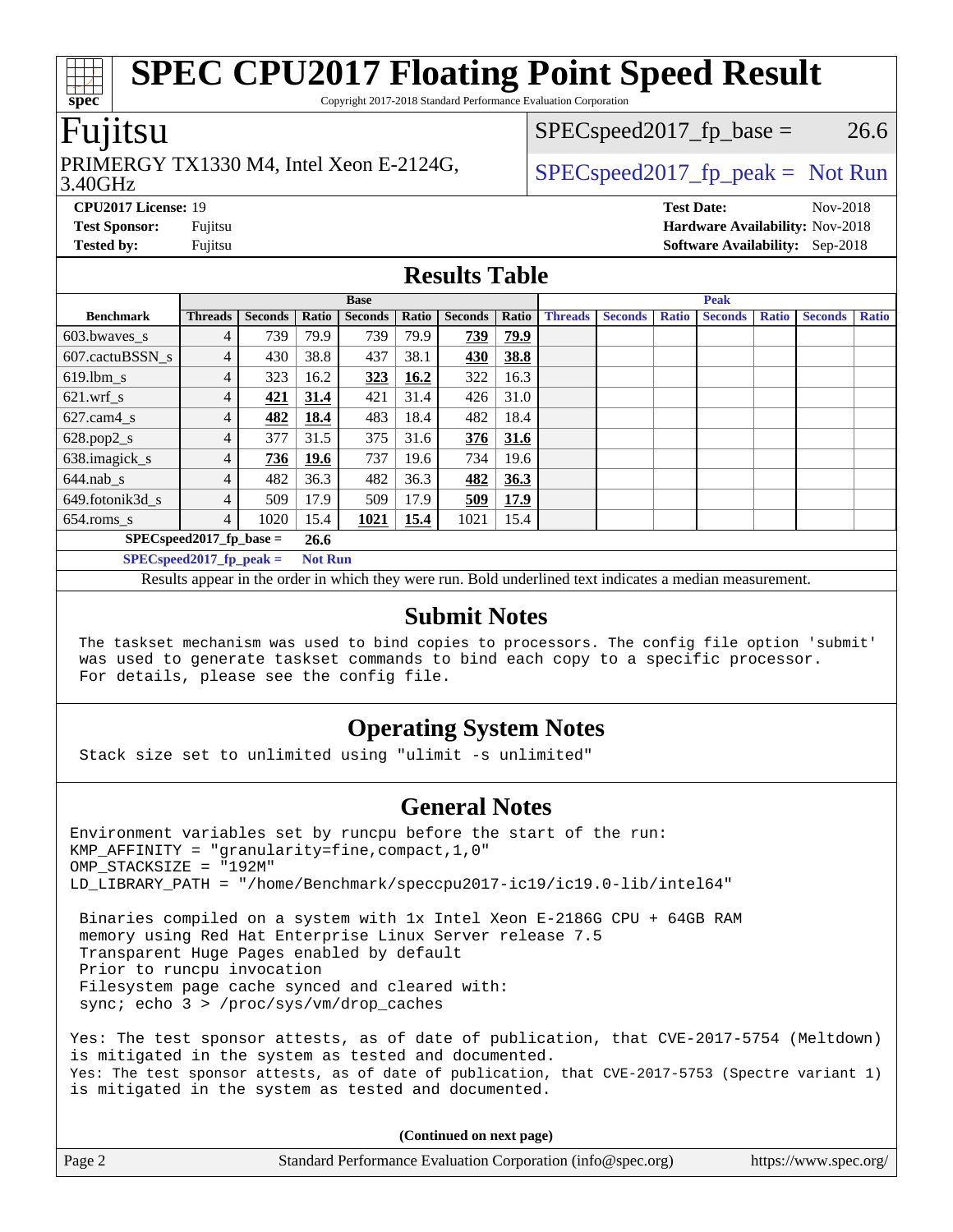Copyright 2017-2018 Standard Performance Evaluation Corporation

# Fujitsu

**[spec](http://www.spec.org/)**

3.40GHz PRIMERGY TX1330 M4, Intel Xeon E-2124G,  $SPEC speed2017_fp\_peak = Not Run$ 

 $SPECspeed2017_fp\_base = 26.6$ 

**[Test Sponsor:](http://www.spec.org/auto/cpu2017/Docs/result-fields.html#TestSponsor)** Fujitsu **[Hardware Availability:](http://www.spec.org/auto/cpu2017/Docs/result-fields.html#HardwareAvailability)** Nov-2018 **[Tested by:](http://www.spec.org/auto/cpu2017/Docs/result-fields.html#Testedby)** Fujitsu **[Software Availability:](http://www.spec.org/auto/cpu2017/Docs/result-fields.html#SoftwareAvailability)** Sep-2018

**[CPU2017 License:](http://www.spec.org/auto/cpu2017/Docs/result-fields.html#CPU2017License)** 19 **[Test Date:](http://www.spec.org/auto/cpu2017/Docs/result-fields.html#TestDate)** Nov-2018

### **[General Notes \(Continued\)](http://www.spec.org/auto/cpu2017/Docs/result-fields.html#GeneralNotes)**

Yes: The test sponsor attests, as of date of publication, that CVE-2017-5715 (Spectre variant 2) is mitigated in the system as tested and documented.

#### **[Platform Notes](http://www.spec.org/auto/cpu2017/Docs/result-fields.html#PlatformNotes)**

| Page 3 |                                                                                                                                     | Standard Performance Evaluation Corporation (info@spec.org)                                                                                                                                                        | https://www.spec.org/ |
|--------|-------------------------------------------------------------------------------------------------------------------------------------|--------------------------------------------------------------------------------------------------------------------------------------------------------------------------------------------------------------------|-----------------------|
|        |                                                                                                                                     | (Continued on next page)                                                                                                                                                                                           |                       |
|        | Model:<br>Model name:<br>Stepping:<br>CPU MHz:<br>$CPU$ max $MHz$ :<br>CPU min MHz:<br>BogoMIPS:<br>Virtualization:<br>$L1d$ cache: | 158<br>$Intel(R) Xeon(R) E-2124G CPU @ 3.40GHz$<br>10<br>4351.892<br>4500.0000<br>800.0000<br>6816.00<br>$VT - x$<br>32K                                                                                           |                       |
|        | Thread(s) per core:<br>$Core(s)$ per socket:<br>Socket(s):<br>NUMA $node(s):$<br>Vendor ID:<br>CPU family:                          | $\mathbf{1}$<br>4<br>$\mathbf{1}$<br>$\mathbf{1}$<br>GenuineIntel<br>6                                                                                                                                             |                       |
|        | Architecture:<br>$CPU$ op-mode( $s$ ):<br>Byte Order:<br>CPU(s):<br>On-line CPU $(s)$ list:                                         | x86_64<br>$32$ -bit, $64$ -bit<br>Little Endian<br>4<br>$0 - 3$                                                                                                                                                    |                       |
|        | From 1scpu:                                                                                                                         |                                                                                                                                                                                                                    |                       |
|        | From /proc/cpuinfo<br>"physical id"s (chips)<br>1<br>4 "processors"<br>cpu cores : 4<br>siblings : 4<br>physical 0: cores 0 1 2 3   | model name : Intel(R) Xeon(R) E-2124G CPU @ 3.40GHz<br>cores, siblings (Caution: counting these is hw and system dependent. The following<br>excerpts from /proc/cpuinfo might not be reliable. Use with caution.) |                       |
|        | For more information on this section, see                                                                                           | SUT (System Under Test) info as seen by some common utilities.<br>https://www.spec.org/cpu2017/Docs/config.html#sysinfo                                                                                            |                       |
|        | BIOS configuration:<br>Energy Efficient Turbo = Disabled                                                                            | Sysinfo program /home/Benchmark/speccpu2017-ic19/bin/sysinfo<br>Rev: r5797 of 2017-06-14 96c45e4568ad54c135fd618bcc091c0f<br>running on localhost.localdomain Mon Nov 5 16:24:56 2018                              |                       |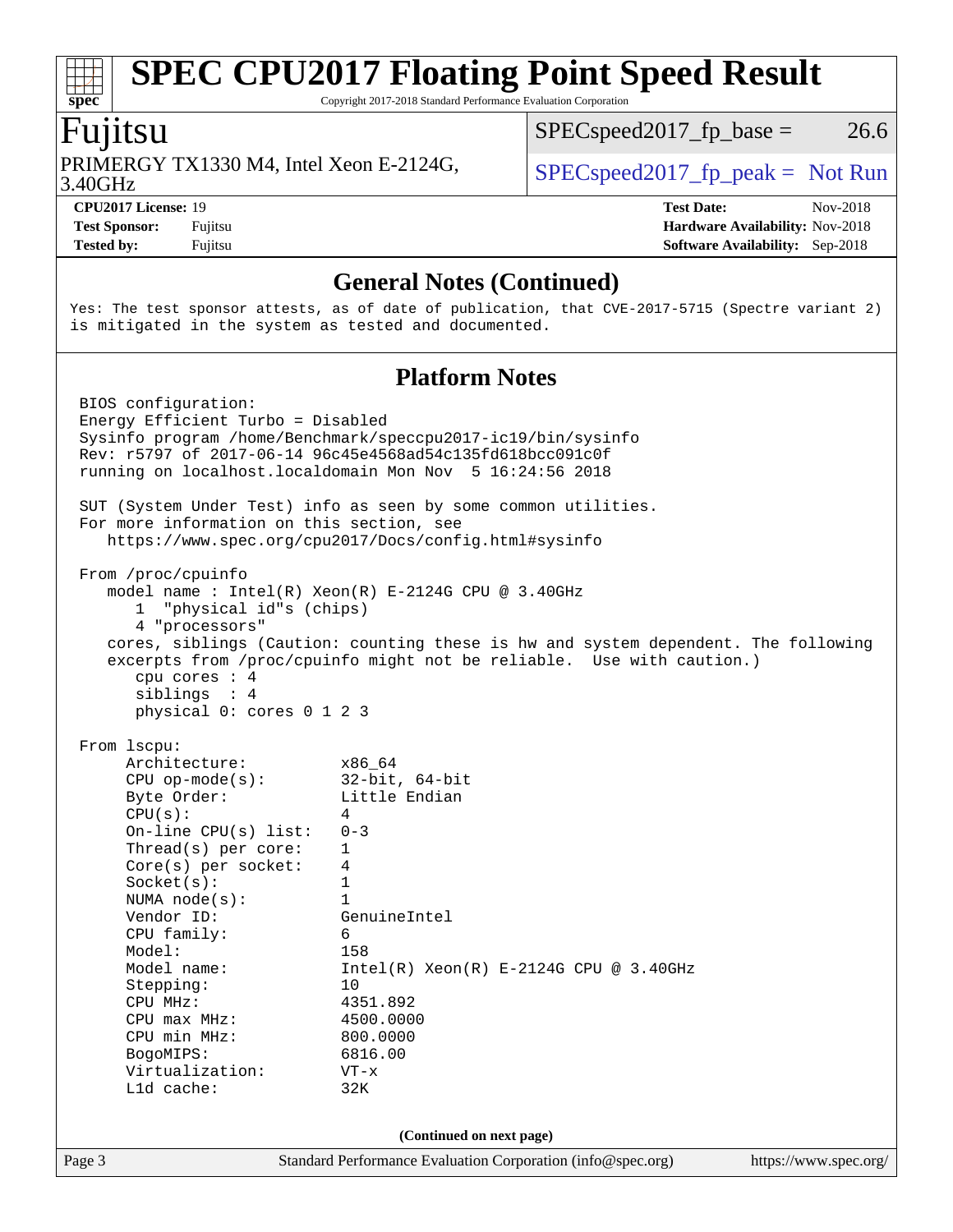Copyright 2017-2018 Standard Performance Evaluation Corporation

### Fujitsu

**[spec](http://www.spec.org/)**

3.40GHz PRIMERGY TX1330 M4, Intel Xeon E-2124G,  $\big|$  [SPECspeed2017\\_fp\\_peak =](http://www.spec.org/auto/cpu2017/Docs/result-fields.html#SPECspeed2017fppeak) Not Run

 $SPEC speed2017<sub>fp</sub> base = 26.6$ 

**[CPU2017 License:](http://www.spec.org/auto/cpu2017/Docs/result-fields.html#CPU2017License)** 19 **[Test Date:](http://www.spec.org/auto/cpu2017/Docs/result-fields.html#TestDate)** Nov-2018 **[Test Sponsor:](http://www.spec.org/auto/cpu2017/Docs/result-fields.html#TestSponsor)** Fujitsu **[Hardware Availability:](http://www.spec.org/auto/cpu2017/Docs/result-fields.html#HardwareAvailability)** Nov-2018 **[Tested by:](http://www.spec.org/auto/cpu2017/Docs/result-fields.html#Testedby)** Fujitsu **[Software Availability:](http://www.spec.org/auto/cpu2017/Docs/result-fields.html#SoftwareAvailability)** Sep-2018

#### **[Platform Notes \(Continued\)](http://www.spec.org/auto/cpu2017/Docs/result-fields.html#PlatformNotes)**

L1i cache: 32K L2 cache: 256K L3 cache: 8192K NUMA node0 CPU(s): 0-3 Flags: fpu vme de pse tsc msr pae mce cx8 apic sep mtrr pge mca cmov pat pse36 clflush dts acpi mmx fxsr sse sse2 ss ht tm pbe syscall nx pdpe1gb rdtscp lm constant\_tsc art arch\_perfmon pebs bts rep\_good nopl xtopology nonstop\_tsc aperfmperf eagerfpu pni pclmulqdq dtes64 monitor ds\_cpl vmx smx est tm2 ssse3 sdbg fma cx16 xtpr pdcm pcid sse4\_1 sse4\_2 x2apic movbe popcnt tsc\_deadline\_timer aes xsave avx f16c rdrand lahf\_lm abm 3dnowprefetch epb intel\_pt tpr\_shadow vnmi flexpriority ept vpid fsgsbase tsc\_adjust bmi1 hle avx2 smep bmi2 erms invpcid rtm mpx rdseed adx smap clflushopt xsaveopt xsavec xgetbv1 ibpb ibrs stibp dtherm ida arat pln pts hwp hwp\_notify hwp\_act\_window hwp\_epp spec\_ctrl intel\_stibp /proc/cpuinfo cache data cache size : 8192 KB From numactl --hardware WARNING: a numactl 'node' might or might not correspond to a physical chip. available: 1 nodes (0) node 0 cpus: 0 1 2 3 node 0 size: 65278 MB node 0 free: 63212 MB node distances: node 0 0: 10 From /proc/meminfo MemTotal: 65546112 kB HugePages\_Total: 0 Hugepagesize: 2048 kB From /etc/\*release\* /etc/\*version\* os-release: NAME="Red Hat Enterprise Linux Server" VERSION="7.5 (Maipo)" ID="rhel" ID\_LIKE="fedora" VARIANT="Server" VARIANT\_ID="server" VERSION\_ID="7.5" PRETTY\_NAME="Red Hat Enterprise Linux Server 7.5 (Maipo)" redhat-release: Red Hat Enterprise Linux Server release 7.5 (Maipo) system-release: Red Hat Enterprise Linux Server release 7.5 (Maipo) system-release-cpe: cpe:/o:redhat:enterprise\_linux:7.5:ga:server uname -a: **(Continued on next page)**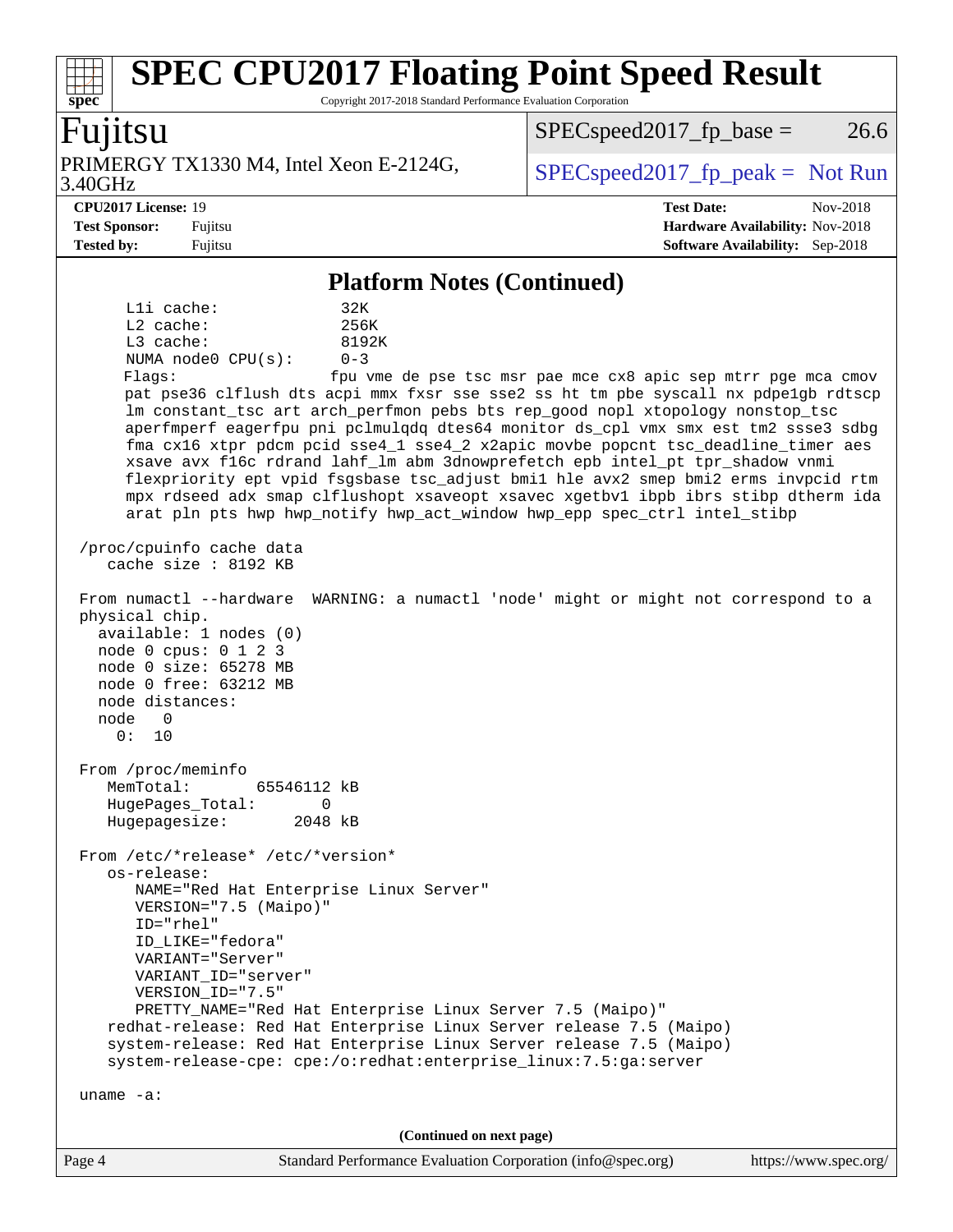Copyright 2017-2018 Standard Performance Evaluation Corporation

### Fujitsu

3.40GHz PRIMERGY TX1330 M4, Intel Xeon E-2124G,  $\big|$  [SPECspeed2017\\_fp\\_peak =](http://www.spec.org/auto/cpu2017/Docs/result-fields.html#SPECspeed2017fppeak) Not Run

 $SPEC speed2017<sub>fp</sub> base = 26.6$ 

**[spec](http://www.spec.org/)**

**[CPU2017 License:](http://www.spec.org/auto/cpu2017/Docs/result-fields.html#CPU2017License)** 19 **[Test Date:](http://www.spec.org/auto/cpu2017/Docs/result-fields.html#TestDate)** Nov-2018 **[Test Sponsor:](http://www.spec.org/auto/cpu2017/Docs/result-fields.html#TestSponsor)** Fujitsu **[Hardware Availability:](http://www.spec.org/auto/cpu2017/Docs/result-fields.html#HardwareAvailability)** Nov-2018 **[Tested by:](http://www.spec.org/auto/cpu2017/Docs/result-fields.html#Testedby)** Fujitsu **[Software Availability:](http://www.spec.org/auto/cpu2017/Docs/result-fields.html#SoftwareAvailability)** Sep-2018

#### **[Platform Notes \(Continued\)](http://www.spec.org/auto/cpu2017/Docs/result-fields.html#PlatformNotes)**

 Linux localhost.localdomain 3.10.0-862.el7.x86\_64 #1 SMP Wed Mar 21 18:14:51 EDT 2018 x86\_64 x86\_64 x86\_64 GNU/Linux

run-level 3 Nov 5 16:20

 SPEC is set to: /home/Benchmark/speccpu2017-ic19 Filesystem Type Size Used Avail Use% Mounted on /dev/mapper/rhel-home xfs 150G 33G 118G 22% /home

 Additional information from dmidecode follows. WARNING: Use caution when you interpret this section. The 'dmidecode' program reads system data which is "intended to allow hardware to be accurately determined", but the intent may not be met, as there are frequent changes to hardware, firmware, and the "DMTF SMBIOS" standard.

 BIOS FUJITSU // American Megatrends Inc. V5.0.0.13 R1.0.0 for D3673-A1x 09/14/2018 Memory:

4x SK Hynix HMA82GU7CJR8N-VK 16 GB 2 rank 2667

(End of data from sysinfo program)

#### **[Compiler Version Notes](http://www.spec.org/auto/cpu2017/Docs/result-fields.html#CompilerVersionNotes)**

| 619.1bm_s(base) 638.imagick_s(base) 644.nab_s(base)<br>CC<br>icc (ICC) 19.0.0.117 20180804<br>Copyright (C) 1985-2018 Intel Corporation. All rights reserved.<br>FC 607.cactuBSSN s(base)<br>icpc (ICC) 19.0.0.117 20180804<br>Copyright (C) 1985-2018 Intel Corporation. All rights reserved.<br>icc (ICC) 19.0.0.117 20180804 |
|---------------------------------------------------------------------------------------------------------------------------------------------------------------------------------------------------------------------------------------------------------------------------------------------------------------------------------|
|                                                                                                                                                                                                                                                                                                                                 |
|                                                                                                                                                                                                                                                                                                                                 |
|                                                                                                                                                                                                                                                                                                                                 |
|                                                                                                                                                                                                                                                                                                                                 |
| Copyright (C) 1985-2018 Intel Corporation. All rights reserved.<br>ifort (IFORT) 19.0.0.117 20180804                                                                                                                                                                                                                            |
| Copyright (C) 1985-2018 Intel Corporation. All rights reserved.                                                                                                                                                                                                                                                                 |
| 603.bwaves $s(base)$ 649.fotonik3d $s(base)$ 654.roms $s(base)$<br>FC                                                                                                                                                                                                                                                           |
| ifort (IFORT) 19.0.0.117 20180804<br>Copyright (C) 1985-2018 Intel Corporation. All rights reserved.                                                                                                                                                                                                                            |
| (Continued on next page)                                                                                                                                                                                                                                                                                                        |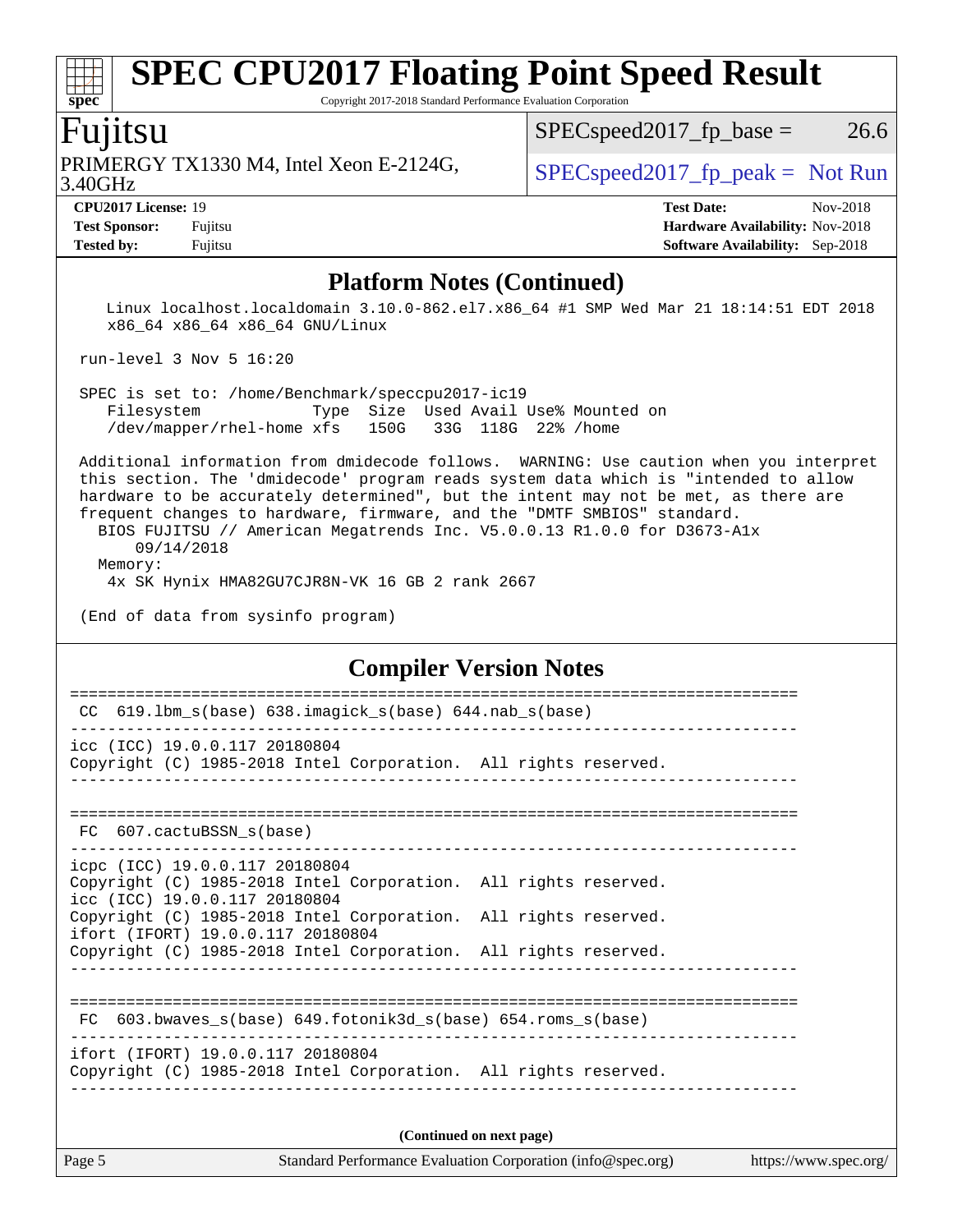Copyright 2017-2018 Standard Performance Evaluation Corporation

## Fujitsu

**[spec](http://www.spec.org/)**

3.40GHz PRIMERGY TX1330 M4, Intel Xeon E-2124G,  $\big|$  [SPECspeed2017\\_fp\\_peak =](http://www.spec.org/auto/cpu2017/Docs/result-fields.html#SPECspeed2017fppeak) Not Run

 $SPEC speed2017_fp\_base = 26.6$ 

**[CPU2017 License:](http://www.spec.org/auto/cpu2017/Docs/result-fields.html#CPU2017License)** 19 **[Test Date:](http://www.spec.org/auto/cpu2017/Docs/result-fields.html#TestDate)** Nov-2018 **[Test Sponsor:](http://www.spec.org/auto/cpu2017/Docs/result-fields.html#TestSponsor)** Fujitsu **[Hardware Availability:](http://www.spec.org/auto/cpu2017/Docs/result-fields.html#HardwareAvailability)** Nov-2018 **[Tested by:](http://www.spec.org/auto/cpu2017/Docs/result-fields.html#Testedby)** Fujitsu **[Software Availability:](http://www.spec.org/auto/cpu2017/Docs/result-fields.html#SoftwareAvailability)** Sep-2018

### **[Compiler Version Notes \(Continued\)](http://www.spec.org/auto/cpu2017/Docs/result-fields.html#CompilerVersionNotes)**

==============================================================================

 CC 621.wrf\_s(base) 627.cam4\_s(base) 628.pop2\_s(base) ------------------------------------------------------------------------------

ifort (IFORT) 19.0.0.117 20180804

Copyright (C) 1985-2018 Intel Corporation. All rights reserved. icc (ICC) 19.0.0.117 20180804

Copyright (C) 1985-2018 Intel Corporation. All rights reserved.

------------------------------------------------------------------------------

## **[Base Compiler Invocation](http://www.spec.org/auto/cpu2017/Docs/result-fields.html#BaseCompilerInvocation)**

[C benchmarks](http://www.spec.org/auto/cpu2017/Docs/result-fields.html#Cbenchmarks):  $icc - m64 - std = c11$ 

[Fortran benchmarks](http://www.spec.org/auto/cpu2017/Docs/result-fields.html#Fortranbenchmarks): [ifort -m64](http://www.spec.org/cpu2017/results/res2018q4/cpu2017-20181113-09793.flags.html#user_FCbase_intel_ifort_64bit_24f2bb282fbaeffd6157abe4f878425411749daecae9a33200eee2bee2fe76f3b89351d69a8130dd5949958ce389cf37ff59a95e7a40d588e8d3a57e0c3fd751)

[Benchmarks using both Fortran and C](http://www.spec.org/auto/cpu2017/Docs/result-fields.html#BenchmarksusingbothFortranandC): [ifort -m64](http://www.spec.org/cpu2017/results/res2018q4/cpu2017-20181113-09793.flags.html#user_CC_FCbase_intel_ifort_64bit_24f2bb282fbaeffd6157abe4f878425411749daecae9a33200eee2bee2fe76f3b89351d69a8130dd5949958ce389cf37ff59a95e7a40d588e8d3a57e0c3fd751) [icc -m64 -std=c11](http://www.spec.org/cpu2017/results/res2018q4/cpu2017-20181113-09793.flags.html#user_CC_FCbase_intel_icc_64bit_c11_33ee0cdaae7deeeab2a9725423ba97205ce30f63b9926c2519791662299b76a0318f32ddfffdc46587804de3178b4f9328c46fa7c2b0cd779d7a61945c91cd35)

[Benchmarks using Fortran, C, and C++:](http://www.spec.org/auto/cpu2017/Docs/result-fields.html#BenchmarksusingFortranCandCXX) [icpc -m64](http://www.spec.org/cpu2017/results/res2018q4/cpu2017-20181113-09793.flags.html#user_CC_CXX_FCbase_intel_icpc_64bit_4ecb2543ae3f1412ef961e0650ca070fec7b7afdcd6ed48761b84423119d1bf6bdf5cad15b44d48e7256388bc77273b966e5eb805aefd121eb22e9299b2ec9d9) [icc -m64 -std=c11](http://www.spec.org/cpu2017/results/res2018q4/cpu2017-20181113-09793.flags.html#user_CC_CXX_FCbase_intel_icc_64bit_c11_33ee0cdaae7deeeab2a9725423ba97205ce30f63b9926c2519791662299b76a0318f32ddfffdc46587804de3178b4f9328c46fa7c2b0cd779d7a61945c91cd35) [ifort -m64](http://www.spec.org/cpu2017/results/res2018q4/cpu2017-20181113-09793.flags.html#user_CC_CXX_FCbase_intel_ifort_64bit_24f2bb282fbaeffd6157abe4f878425411749daecae9a33200eee2bee2fe76f3b89351d69a8130dd5949958ce389cf37ff59a95e7a40d588e8d3a57e0c3fd751)

# **[Base Portability Flags](http://www.spec.org/auto/cpu2017/Docs/result-fields.html#BasePortabilityFlags)**

 603.bwaves\_s: [-DSPEC\\_LP64](http://www.spec.org/cpu2017/results/res2018q4/cpu2017-20181113-09793.flags.html#suite_basePORTABILITY603_bwaves_s_DSPEC_LP64) 607.cactuBSSN\_s: [-DSPEC\\_LP64](http://www.spec.org/cpu2017/results/res2018q4/cpu2017-20181113-09793.flags.html#suite_basePORTABILITY607_cactuBSSN_s_DSPEC_LP64) 619.lbm\_s: [-DSPEC\\_LP64](http://www.spec.org/cpu2017/results/res2018q4/cpu2017-20181113-09793.flags.html#suite_basePORTABILITY619_lbm_s_DSPEC_LP64) 621.wrf\_s: [-DSPEC\\_LP64](http://www.spec.org/cpu2017/results/res2018q4/cpu2017-20181113-09793.flags.html#suite_basePORTABILITY621_wrf_s_DSPEC_LP64) [-DSPEC\\_CASE\\_FLAG](http://www.spec.org/cpu2017/results/res2018q4/cpu2017-20181113-09793.flags.html#b621.wrf_s_baseCPORTABILITY_DSPEC_CASE_FLAG) [-convert big\\_endian](http://www.spec.org/cpu2017/results/res2018q4/cpu2017-20181113-09793.flags.html#user_baseFPORTABILITY621_wrf_s_convert_big_endian_c3194028bc08c63ac5d04de18c48ce6d347e4e562e8892b8bdbdc0214820426deb8554edfa529a3fb25a586e65a3d812c835984020483e7e73212c4d31a38223) 627.cam4\_s: [-DSPEC\\_LP64](http://www.spec.org/cpu2017/results/res2018q4/cpu2017-20181113-09793.flags.html#suite_basePORTABILITY627_cam4_s_DSPEC_LP64) [-DSPEC\\_CASE\\_FLAG](http://www.spec.org/cpu2017/results/res2018q4/cpu2017-20181113-09793.flags.html#b627.cam4_s_baseCPORTABILITY_DSPEC_CASE_FLAG) 628.pop2\_s: [-DSPEC\\_LP64](http://www.spec.org/cpu2017/results/res2018q4/cpu2017-20181113-09793.flags.html#suite_basePORTABILITY628_pop2_s_DSPEC_LP64) [-DSPEC\\_CASE\\_FLAG](http://www.spec.org/cpu2017/results/res2018q4/cpu2017-20181113-09793.flags.html#b628.pop2_s_baseCPORTABILITY_DSPEC_CASE_FLAG) [-convert big\\_endian](http://www.spec.org/cpu2017/results/res2018q4/cpu2017-20181113-09793.flags.html#user_baseFPORTABILITY628_pop2_s_convert_big_endian_c3194028bc08c63ac5d04de18c48ce6d347e4e562e8892b8bdbdc0214820426deb8554edfa529a3fb25a586e65a3d812c835984020483e7e73212c4d31a38223) [-assume byterecl](http://www.spec.org/cpu2017/results/res2018q4/cpu2017-20181113-09793.flags.html#user_baseFPORTABILITY628_pop2_s_assume_byterecl_7e47d18b9513cf18525430bbf0f2177aa9bf368bc7a059c09b2c06a34b53bd3447c950d3f8d6c70e3faf3a05c8557d66a5798b567902e8849adc142926523472) 638.imagick\_s: [-DSPEC\\_LP64](http://www.spec.org/cpu2017/results/res2018q4/cpu2017-20181113-09793.flags.html#suite_basePORTABILITY638_imagick_s_DSPEC_LP64) 644.nab\_s: [-DSPEC\\_LP64](http://www.spec.org/cpu2017/results/res2018q4/cpu2017-20181113-09793.flags.html#suite_basePORTABILITY644_nab_s_DSPEC_LP64) 649.fotonik3d\_s: [-DSPEC\\_LP64](http://www.spec.org/cpu2017/results/res2018q4/cpu2017-20181113-09793.flags.html#suite_basePORTABILITY649_fotonik3d_s_DSPEC_LP64) 654.roms\_s: [-DSPEC\\_LP64](http://www.spec.org/cpu2017/results/res2018q4/cpu2017-20181113-09793.flags.html#suite_basePORTABILITY654_roms_s_DSPEC_LP64)